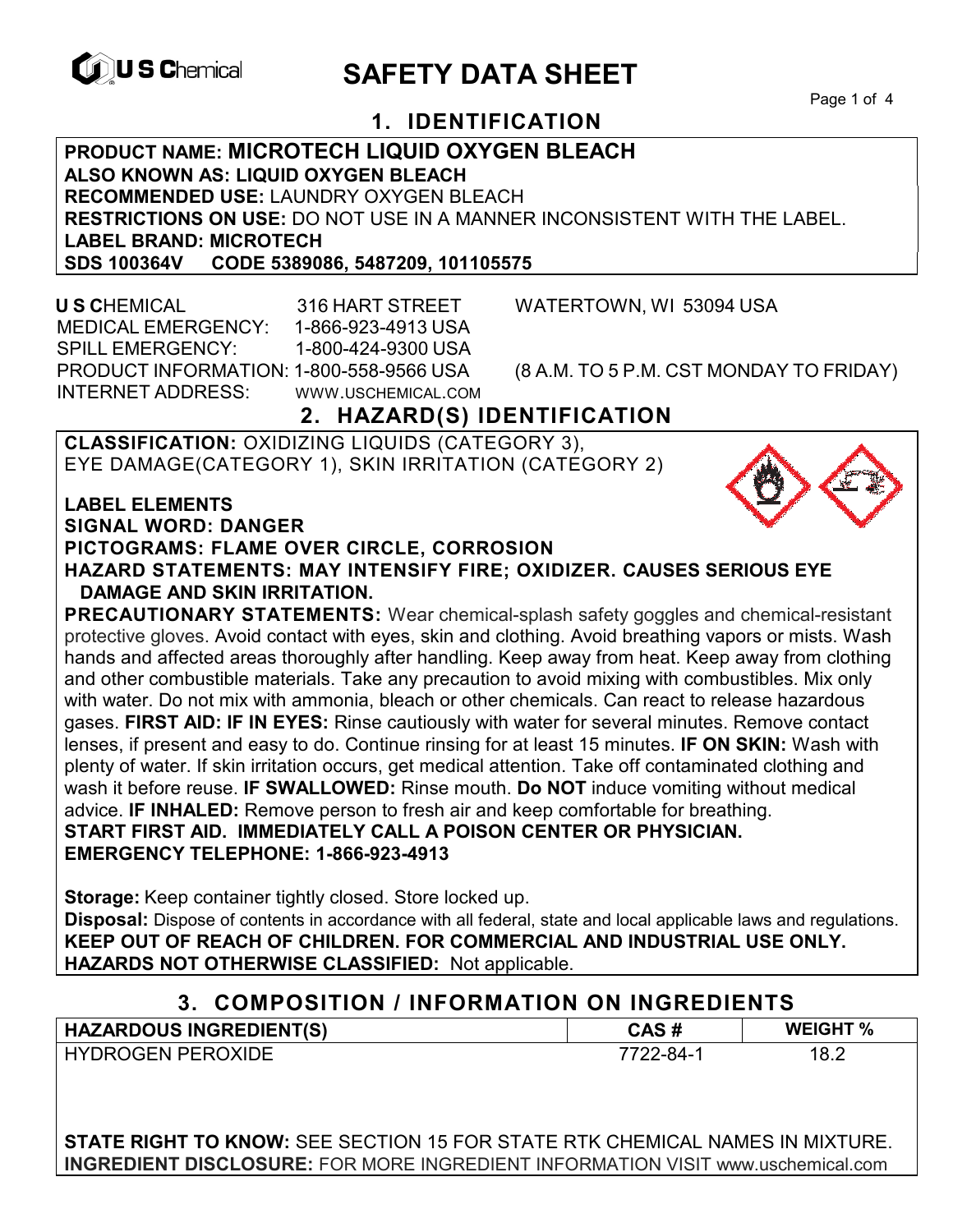## **MICROTECH LIQUID OXYGEN BLEACH SDS 100364V 4. FIRST-AID MEASURES** Page 2 of 4

**IF IN EYES:** RINSE CAUTIOUSLY WITH WATER FOR SEVERAL MINUTES. REMOVE CONTACT LENSES, IF PRESENT AND EASY TO DO. CONTINUE RINSING FOR AT LEAST 15 MINUTES. **IF ON SKIN:** WASH WITH PLENTY OF WATER. IF SKIN IRRITATION OCCURS, GET MEDICAL ATTENTION. TAKE OFF CONTAMINATED CLOTHING AND WASH IT BEFORE REUSE. **IF SWALLOWED:** RINSE MOUTH. **DO NOT** INDUCE VOMITING WITHOUT MEDICAL ADVICE. **IF INHALED:** REMOVE PERSON TO FRESH AIR AND KEEP COMFORTABLE FOR BREATHING. **START FIRST AID. IMMEDIATELY CALL A POISON CENTER OR PHYSICIAN. EMERGENCY TELEPHONE: 1-866-923-4913** 

**MOST IMPORTANT SYMPTOMS / EFFECTS:** CAUSES SERIOUS EYE DAMAGE AND SKIN IRRITATION. MAY CAUSE BLINDNESS WITHOUT IMMEDIATE FIRST AID. CAUSES IRRITATION OR BURNS TO MOUTH, THROAT AND STOMACH.

**MEDICAL CONDITIONS AGGRAVATED:** NONE KNOWN.

**NOTE TO PHYSICIAN:** CALL 1-866-923-4913 FOR EXPOSURE MANAGEMENT ASSISTANCE.

## **5. FIRE-FIGHTING MEASURES**

**CHEMICAL HAZARDS:** MAY INTENSIFY FIRE; OXIDIZER. CORROSIVE. EXPLOSION RISK. **COMBUSTION PRODUCT HAZARDS:** OXYGEN, OXIDES OF CARBON AND OTHER FUMES. **METHODS:** SELECT EXTINGUISHER AND METHODS BASED ON FIRE SIZE AND TYPE. **EQUIPMENT:** WEAR SCBA AND FULL PROTECTIVE GEAR AS CONDITIONS WARRANT. **NFPA RATING:** HEALTH-3/FLAMMABILITY-0/ INSTABILITY-1/SPECIAL HAZARD-OX **SUITABLE EXTINGUISHERS:** WATER. CO2 OR HALON MAY PROVIDE LIMITED CONTROL. **UNSUITABLE EXTINGUISHERS:** DO NOT USE DRY CHEMICAL OR FOAMS.

## **6. ACCIDENTAL RELEASE MEASURES**

**PERSONAL PRECAUTIONS:** ELIMINATE ALL IGNITION SOURCES. EVACUATE UNPROTECTED PERSONNEL FROM AREA. WEAR PERSONAL PROTECTION. RUBBER BOOTS RECOMMENDED. SEE SECTION 8. VENTILATE AREA IF NEEDED. BE CAREFUL NOT TO SLIP. WASH THOROUGHLY AFTER CLEAN-UP. KEEP AWAY FROM COMBUSTIBLE AND INCOMPATIBLE MATERIALS.

**ENVIRONMENTAL PRECAUTIONS:** PREVENT SPILL FROM ENTERING DRAIN, STORM SEWER OR SURFACE WATERWAY. PREVENT WATER AND SOIL CONTAMINATION. **CLEAN-UP METHODS:** SMALL SPILLS MAY BE WIPED UP AND RINSED WITH WATER. FOR LARGER SPILLS, DIKE TO CONTAIN. PUMP TO LABELED CONTAINER OR ABSORB SPILLAGE AND SCOOP UP WITH INERT ABSORBENT MATERIAL. NEVER RETURN SPILLED PRODUCT INTO ITS ORIGINAL CONTAINER. NEVER PUT SPILLED MATERIAL INTO ANOTHER CONTAINER FOR DISPOSAL WITHOUT A PRESSURE RELIEF BUNG. STANDARD SPILL ABSORBENT MAY REACT DANGEROUSLY WITH THIS PRODUCT AND IF CONFINED WILL CAUSE A CONTAINER BURST HAZARD. SEEK TRAINED PERSONNEL TO SUPERVISE NEUTRALIZATION AND MANAGEMENT OF SPILL. RESIDUAL HYDROGEN PEROXIDE THAT IS ALLOWED TO DRY ON ORGANIC MATERIALS LIKE PAPER, WOOD OR OTHER COMBUSTIBLES, CAN CAUSE THE MATERIAL TO IGNITE AND RESULT IN A FIRE. AFTER SPILL COLLECTION, RINSE AREA WITH WATER AND FOLLOW WITH NORMAL CLEAN-UP PROCEDURES.

## **7. HANDLING AND STORAGE**

**HANDLING:** FOLLOW ALL LABEL DIRECTIONS. INSTRUCT PERSONNEL ABOUT PROPER USE, HAZARDS, PRECAUTIONS, AND FIRST AID MEASURES. AVOID INHALATION, INGESTION, AND CONTACT WITH SKIN, EYES AND CLOTHING. DO NOT TASTE OR SWALLOW. REMOVE AND WASH CONTAMINATED CLOTHING AND FOOTWEAR BEFORE REUSE. PRODUCT RESIDUE MAY REMAIN IN EMPTY CONTAINERS. HANDLE CAREFULLY TO AVOID DAMAGING CONTAINER. **STORAGE:** STORE TIGHTLY CLOSED ONLY IN ORIGINAL CORROSIVE-RESISTANT PLASTIC CONTAINER. STORE LOCKED UP. STORE AT AMBIENT TEMPERATURES IN A DRY AREA OUT OF DIRECT SUNLIGHT. AVOID TEMPERATURES BELOW 35°F (1.6°C) OR ABOVE 120°F (49°C). ROTATE STOCK REGULARLY. KEEP AWAY FROM FOOD AND DRINK. KEEP OUT OF REACH OF CHILDREN.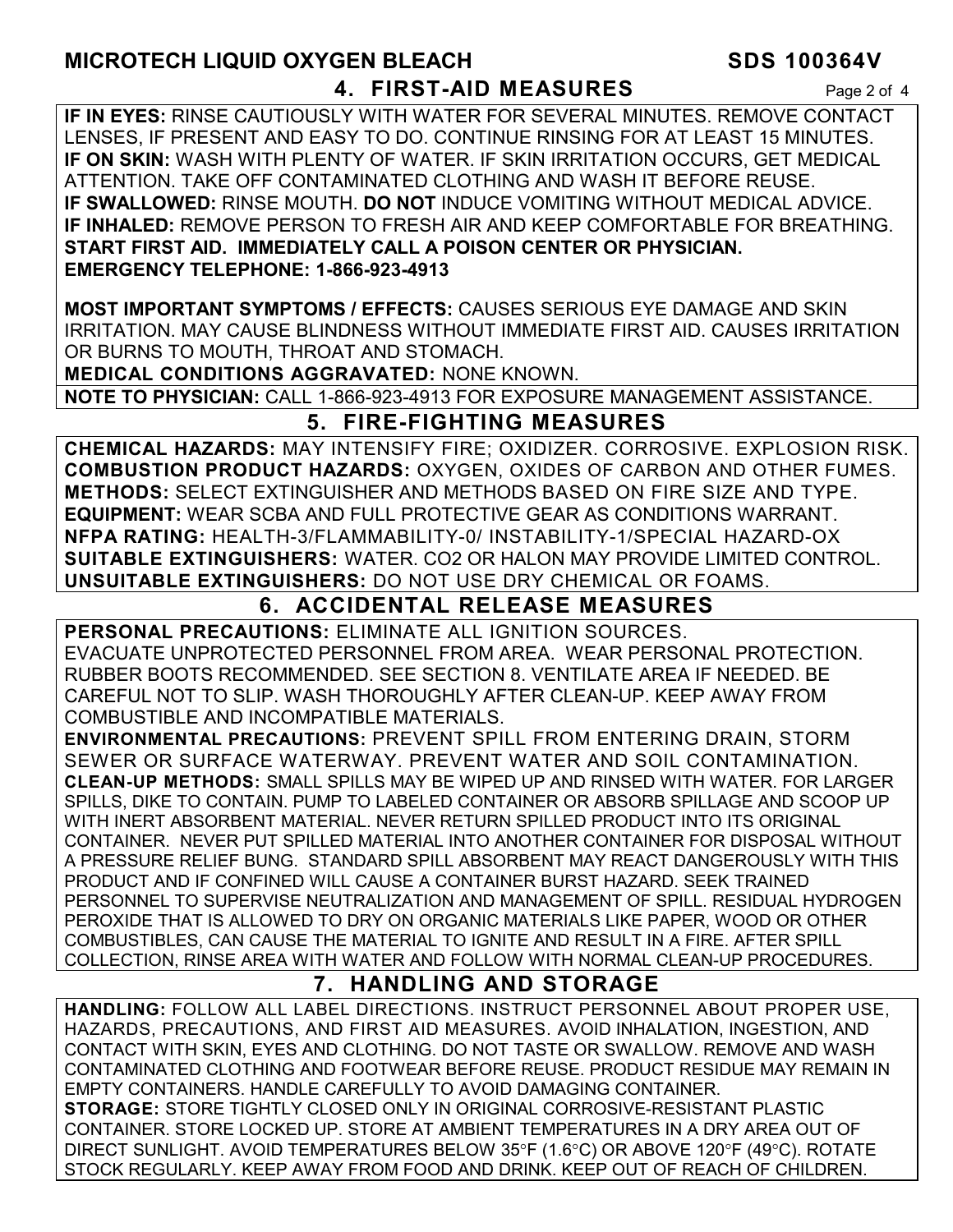## MICROTECH LIQUID OXYGEN BLEACH **SDS 100364V 8. EXPOSURE CONTROLS / PERSONAL PROTECTION** Page 3 of 4

**EXPOSURE LIMITS:** HYDROGEN PEROXIDE = 1 PPM TWA (ACGIH/OSHA) **ENGINEERING CONTROLS:** GENERAL ROOM VENTILATION IS TYPICALLY ADEQUATE.

#### **PERSONAL PROTECTION**

**EYES:** CHEMICAL-SPLASH SAFETY GOGGLES.

**HANDS:** CHEMICAL-RESISTANT PROTECTIVE GLOVES (NITRILE, NEOPRENE OR RUBBER). **RESPIRATORY:** NIOSH/MSHA CERTIFIED RESPIRATOR IF EXPOSURE LIMITS ARE EXCEEDED. **FEET:** RUBBER BOOTS RECOMMENDED DURING SPILL CLEAN-UP.

**BODY:** PROTECTIVE EQUIPMENT NOT REQUIRED WITH NORMAL USE.

**HYGIENE MEASURES:** HANDLE IN ACCORDANCE WITH GOOD INDUSTRIAL HYGIENE AND SAFETY PRACTICE. TAKE OFF IMMEDIATELY ALL CONTAMINATED CLOTHING AND WASH IT BEFORE REUSE. WASH HANDS AND AFFECTED AREAS THOROUGHLY AFTER HANDLING. PROVIDE SUITABLE FACILITIES FOR QUICK DRENCHING OR FLUSHING OF THE EYES IN CASE OF CONTACT OR SPLASH HAZARD.

## **9. PHYSICAL AND CHEMICAL PROPERTIES**

| APPEARANCE: COLORLESS LIQUID           | <b>AUTO-IGNITION TEMPERATURE: N.AV.</b>    |
|----------------------------------------|--------------------------------------------|
| <b>ODOR: PUNGENT</b>                   | DECOMPOSITION TEMPERATURE: N.AV.           |
| pH CONCENTRATE: 3.5 (ACIDIC)           | <b>EXPLOSIVE LIMITS (LEL/UEL): NONE</b>    |
| pH READY-TO-USE: N.AP.                 | <b>EVAPORATION RATE: N.AV.</b>             |
| pH @ USE DILUTION: N.AV.               | FLAMMABILITY (SOLID, GAS): N.AP.           |
| <b>PHYSICAL STATE: LIQUID</b>          | <b>FLASH POINT: NONE</b>                   |
| <b>RELATIVE DENSITY (WATER): 1.070</b> | INITIAL BOILING POINT/RANGE: N.AV.         |
| <b>SOLUBILITY (WATER): COMPLETE</b>    | <b>MELTING POINT/FREEZING POINT: N.AV.</b> |
| VAPOR PRESSURE: N.AV.                  | <b>ODOR THRESHOLD: N.AV.</b>               |
| <b>VAPOR DENSITY: N. AV.</b>           | PARTITION COEFF. (N-OCTANOL/WATER): N.AV   |
| <b>VISCOSITY: NON-VISCOUS</b>          | <b>OTHER: N.AV.</b>                        |

## **10. STABILITY AND REACTIVITY**

**REACTIVITY:** MIXING WITH INCOMPATIBLES CAN RELEASE HEAT + HAZARDOUS GASES. **CHEMICAL STABILITY:** STABLE UNDER RECOMMENDED STORAGE CONDITIONS. **POSSIBILITY OF HAZARDOUS REACTIONS:** SEE REACTIVITY. WILL NOT POLYMERIZE. **CONDITIONS TO AVOID:** TEMPERATURES BELOW 35°F (1.6°C) OR ABOVE 120°F (49°C). **MATERIALS TO AVOID:** ACIDS, BASES, BLEACH, METALS, SALTS OF METALS, REDUCING AGENTS, ORGANIC MATERIALS, FLAMMABLE MATERIALS AND CONTAMINATION OF ANY KIND. MIX ONLY WITH WATER.

**HAZARDOUS DECOMPOSITION PRODUCTS:** NONE UNDER NORMAL CONDITIONS.

## **11. TOXICOLOGICAL INFORMATION**

**ROUTES OF EXPOSURE:** EYES, SKIN, INGESTION, INHALATION. **INFORMATION ON ROUTES OF EXPOSURE:** NO LC50/LD50 TEST DATA ON MIXTURE. **ACUTE EFFECTS /SYMPTOMS**

 **EYES:** CAUSES SERIOUS EYE DAMAGE. MAY CAUSE PAIN, REDNESS AND WATERING. **SKIN:** CAUSES SKIN IRRITATION. MAY CAUSE DELAYED PAIN, DRYING AND REDNESS. **INGESTION:** CAUSES IRRITATION OR BURNS TO MOUTH, THROAT AND STOMACH. **INHALATION:** CAUSES IRRITATION OR BURNS TO NOSE, THROAT + RESPIRATORY SYSTEM. **CHRONIC / OTHER EFFECTS:** NO REPORTABLE GERM CELL MUTAGENS, SKIN SENSITIZERS, RESPIRATORY SENSITIZERS, REPRODUCTIVE TOXINS OR ASPIRATION HAZARDS.

**SPECIFIC TARGET ORGANS (SINGLE/REPEATED):** NONE KNOWN.

**NUMERICAL MEASURES OF TOXICITY:** ATEmix (ORAL-RAT) = ABOVE 2000 MG / KG **CARCINOGENS:** HYDROGEN PEROXIDE / 7722-84-1 (IARC GROUP 3). NO REPORTABLE ACGIH, NTP, OR OSHA CARCINOGENS.